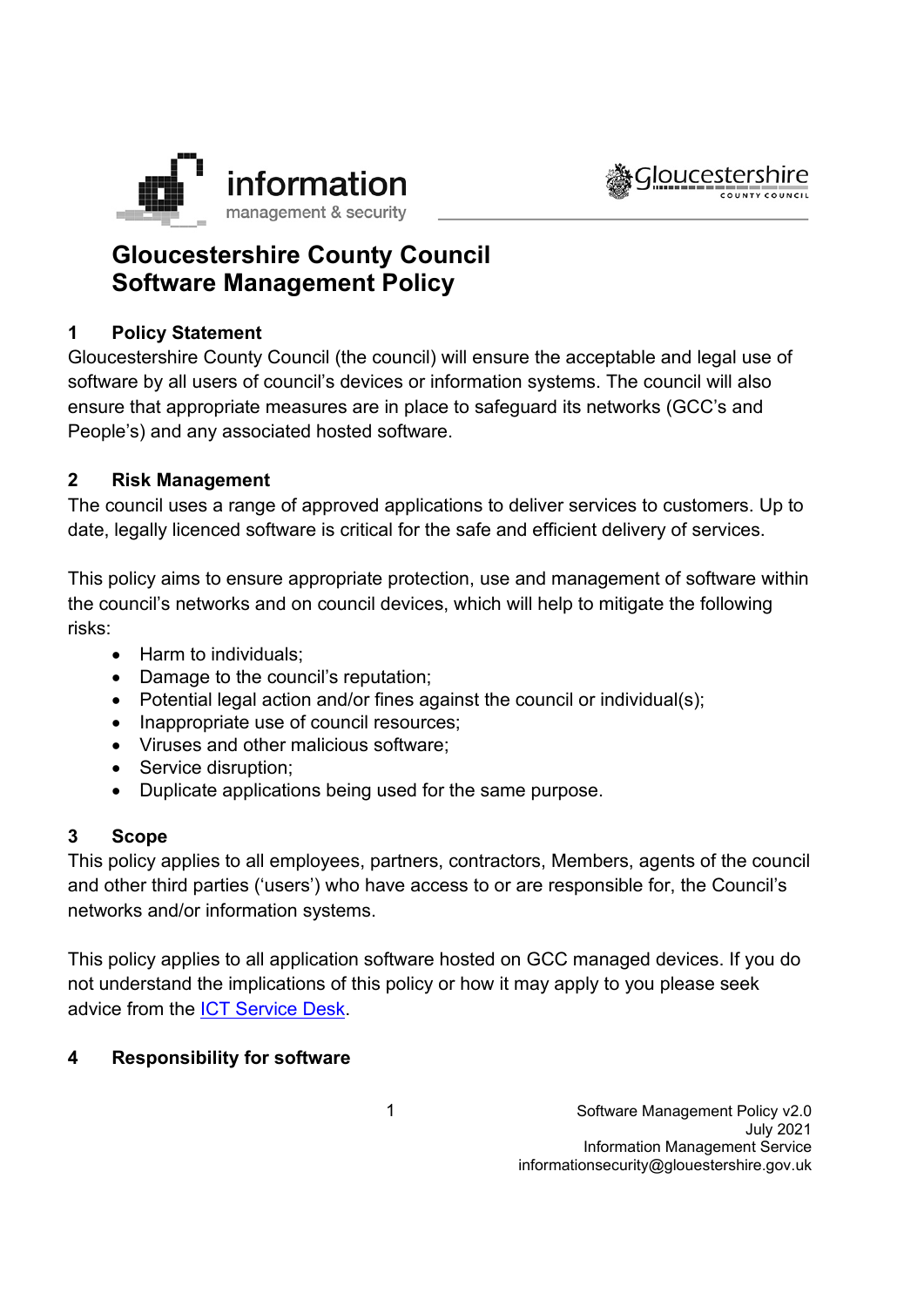There are a number of roles within the council with responsibility for the management and day to day administration of software, these roles include but are not limited to:

- System Owners, who are accountable for ensuring sufficient user licencing is in place and are responsible for informing the [ICT Service](https://staffnet.gloucestershire.gov.uk/internal-services/the-ict-service/) of any changes in system ownership, administration or contract management roles;
- System Administrators, who are responsible for the delivery of tasks as permitted by the System Owner, such as system configuration, user access controls and the day to day management of the system;
- Contract managers, who are responsible for ensuring that all systems have a current support and maintenance contract in place.

### **5 Software Acquisition**

All software acquired for use on the council's networks and on council managed devices must be authorised through the [ICT Service Desk.](https://staffnet.gloucestershire.gov.uk/internal-services/the-ict-service/other-ict-services/contact-the-ict-service/) This is to ensure:

- a complete record of all software purchased is in place, which is registered, supported and upgraded accordingly:
- legal compliance;
- the software is fit for purpose;
- the acquisition is properly procured with appropriate authorisation;
- necessary security and compatibility checks have been undertaken.

Software available for download via the Internet must only be purchased and/or downloaded by the ICT Service.

When procuring software, contract managers should always consider the option of purchasing cloud hosted products and services where possible.

Personal or unsolicited software must not be loaded onto any council device, as this may result in the council infringing its legal obligations, or malicious code (e.g. a virus) being introduced into the council's ICT environment.

Software used within the council must only be used in accordance with the licence agreement. It is the System Owner's responsibility to ensure the Council is compliant with the licence conditions.

Copying of software is a breach of the Copyright, Designs and Patents Act (1988).

# **6 Software Inventory**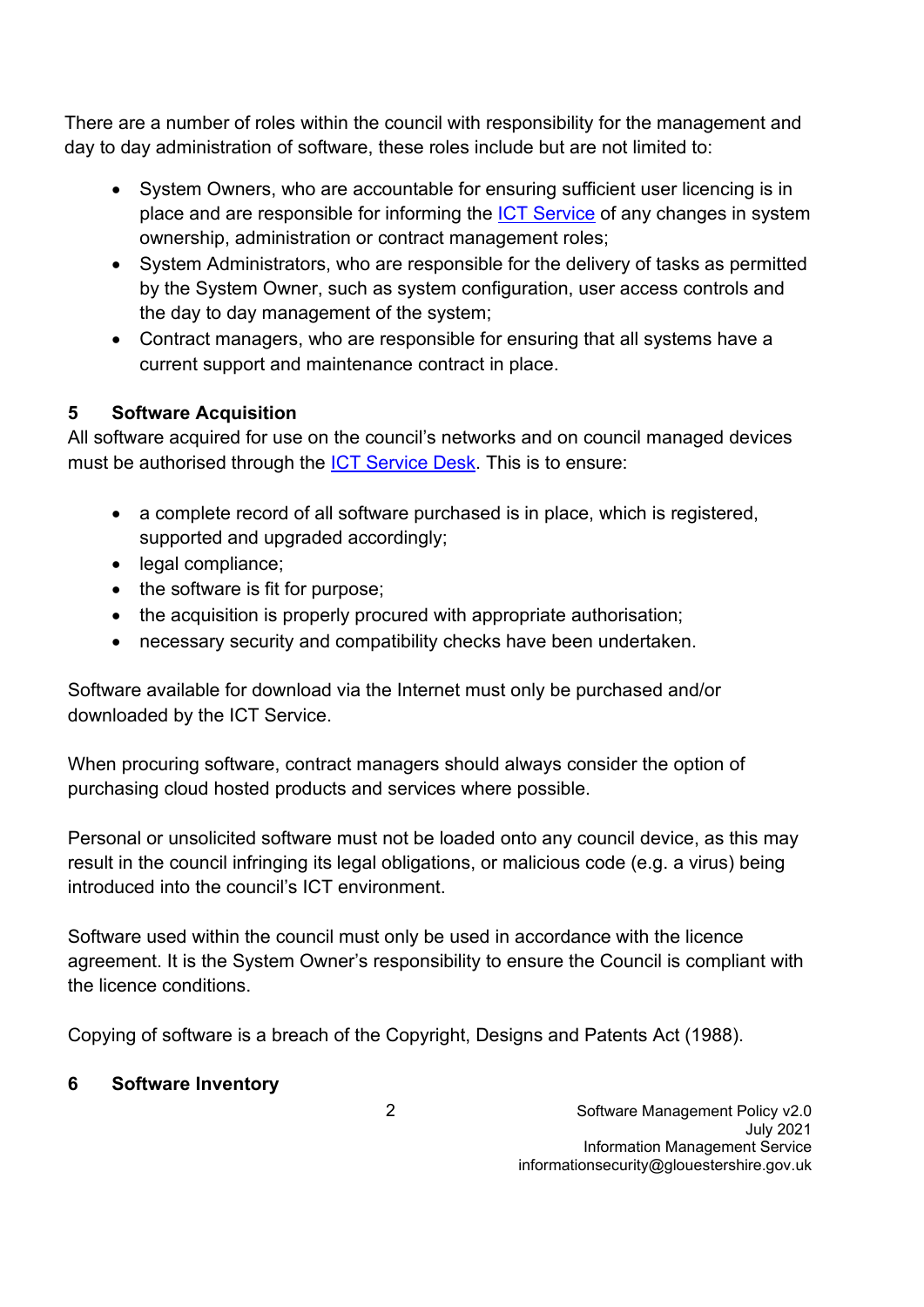The ICT Service will maintain a complete inventory of all software in use within the council and will retain the original media. All original media must be passed to ICT for storage.

As a minimum the software inventory will record the following details:

- The title and publisher of the software;
- Date and source of the software acquisition;
- The software product's serial number;
- The number of licences acquired by the council;
- Support and maintenance details;
- The intended purpose of the software;
- Name and job title of System Owner, System Administrator(s) and Contract Manager.

### **7 Software Installation**

Software must only be installed by the ICT Service. For software installation, contact the [ICT Service Desk.](https://staffnet.gloucestershire.gov.uk/internal-services/the-ict-service/other-ict-services/contact-the-ict-service/)

Locally hosted software will be installed by the council's software deployment system, unless it is impractical to do so.

### **8 Software Support**

All software must be supported by the supplier. These support agreements must include:

- System Security (i.e. patching and updates);
- System functionality improvements;
- System failure and support;
- Business continuity and disaster recovery details as applicable.

Where a support contract is in place between the council and a software supplier or 3<sup>rd</sup> party, the Contract Manager must ensure they are aware of the terms and conditions of the support arrangements.

Supplier support must include the provision of 'patches' to fix known issues or security weaknesses that come to light during the lifetime of the software. Where this is not provided it will be recorded on the Software Risk Register and the System Owner must put a plan in place to replace the software with an alternative product that is both supported and patchable. The ICT Service will maintain the Software Risk Register and report to the Information Board as appropriate.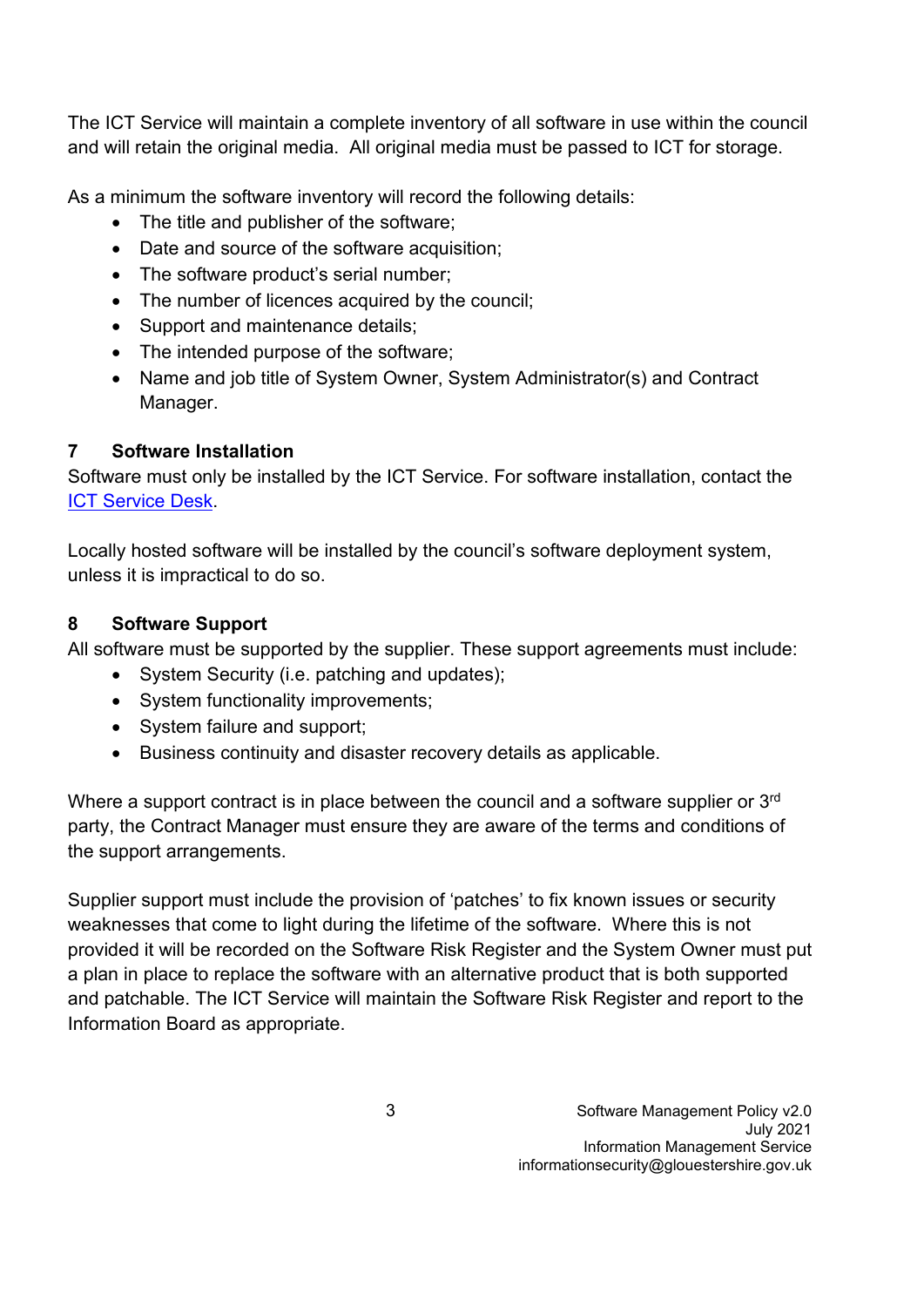Where there is a business requirement for Open Source or Freeware products, the ICT Service must be consulted to ensure that adequate support and licencing arrangements are in place for the software. Contact the [ICT Service Desk.](https://staffnet.gloucestershire.gov.uk/internal-services/the-ict-service/other-ict-services/contact-the-ict-service/)

### **9 Patch and Upgrade Management**

System Owners and the council's ICT Service are responsible for ensuring that software is appropriately patched, for additional advice please contact [ICT Service Desk.](https://staffnet.gloucestershire.gov.uk/internal-services/the-ict-service/other-ict-services/contact-the-ict-service/)

Risk assessment must form the basis for prioritisation, testing and deployment of security updates. Any emergency or critical security patches issued by the supplier must be promptly applied in accordance with ICT emergency/critical patching procedure. Other security patches will be applied in accordance with the ICT [patching schedule](https://staffnet.gloucestershire.gov.uk/internal-services/the-ict-service/other-ict-services/ict-service-status/planned-outages-and-changes/monthly-windows-security-updates-when-and-why/#main) and the GCC Patch Management Procedure. The criticality of a patch will be reviewed using the published CVSS score.

For other non-critical patches, the System Owner must produce a policy of when patches will be applied. For 'line-of-business' applications (e.g. SAP) a bi annual or annual patching schedule may be appropriate. For additional advice and to ensure patches are applied in a controlled manner contact [ICT Service Desk.](https://staffnet.gloucestershire.gov.uk/internal-services/the-ict-service/other-ict-services/contact-the-ict-service/)

Patches may be rolled up by the supplier into a version upgrade. Only supplier supported versions of software will be used. Where the software forms part of an application, version upgrades should be included in the application roadmap. For each application System Owners are responsible for producing and maintaining an application roadmap, for advice contact the [ICT Service Desk](https://staffnet.gloucestershire.gov.uk/internal-services/the-ict-service/other-ict-services/contact-the-ict-service/)

All upgrades will be applied in a controlled manner with adequate acceptance testing undertaken by experienced users before the upgrade is released to all users of the software. Software will be kept up to date with an upgrade schedule that ensures the Council is on the current latest version or current latest version -1.

There is sometimes a complex relationship between the application software, the database management system, and the underlying operating system. All these components must be fully supported and patched. Where this is not possible the software must be included on the Software Risk Register and a mitigation plan put in place to move to supported versions of all components.

# **10 Software Development**

Software must not be changed or altered unless there is a clear business need. A procedure must be in place that ensures that all software changes are approved, change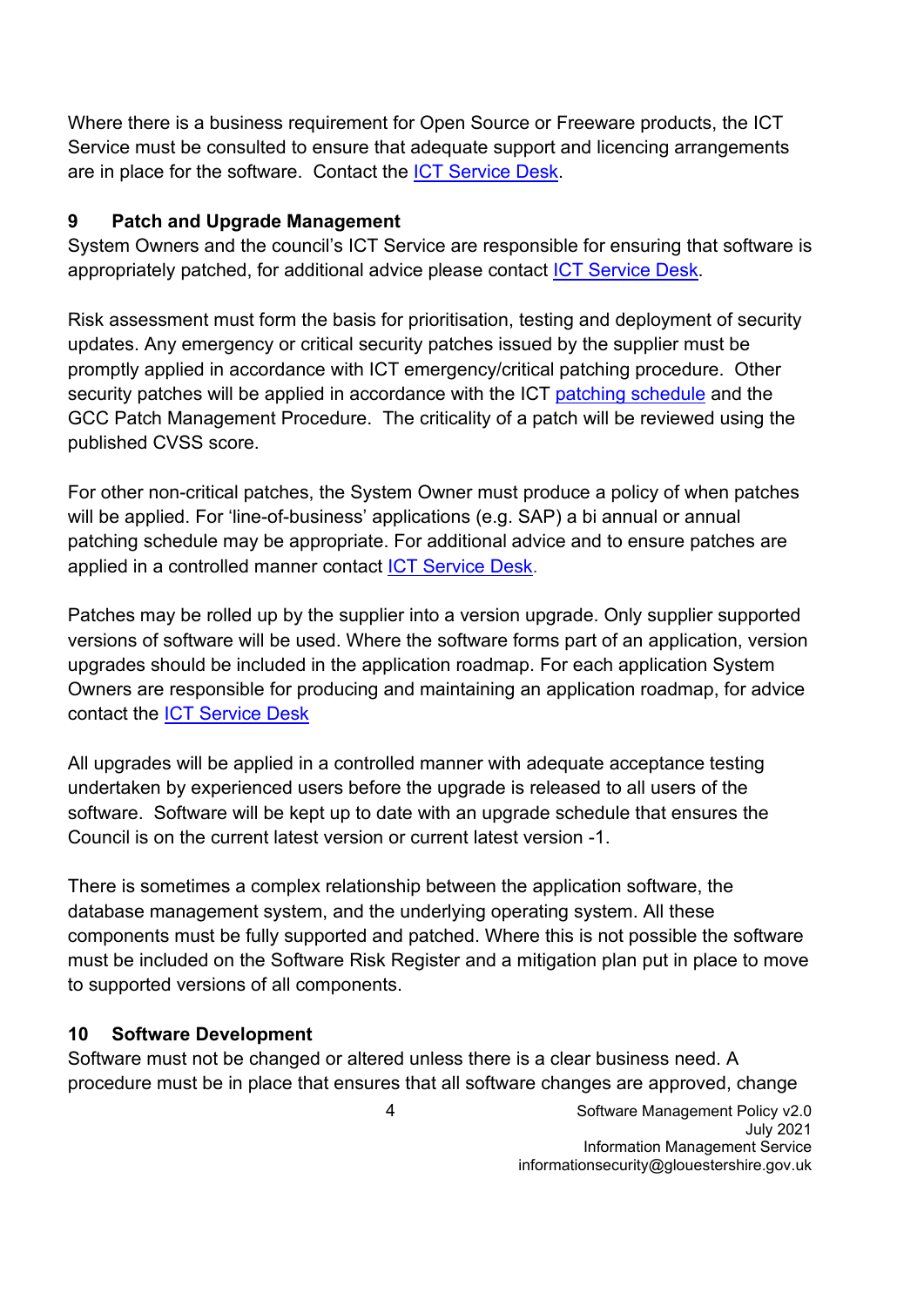requests consider whether the change is likely to affect existing security arrangements, and there is a record of all changes. Associated guidance is provided at Development Controls Guidance.

The council will purchase 'off the shelf' packages rather than develop software in-house.

In-house development will only take place where no suitable 'off the shelf' package is available. Suitability will be measured against business outcomes and in-house development only considered where existing software does not meet 80% of the required functionality. All such in-house development is to be used for council business purposes only.

System Owners must ensure that intellectual property rights for in-house developed software remain with the council and not the individual(s) or company that developed the software.

# **11 Software Security**

Information Asset Owners and the ICT Service are responsible for ensuring that software is securely managed.

System Owners must ensure all software is configured and managed in line with applicable security policies including:

- Information IT Access Policy
- GCC Password Policy

System Owners must ensure all software has event audit logging enabled.

All new software must undergo a security assessment before installation on the council's networks or devices. There may be a charge for this service which should be budgeted for. For more information contact the ICT Service Desk.

The ICT Service will ensure that the council's networks are adequately protected. This will include:

- The installation of network wide malware protection software;
- Network event logging and monitoring to identify potential threats.

# **11 Documentation and Training**

All software in use must be documented. This may take different forms, including but not limited to:

• System documentation;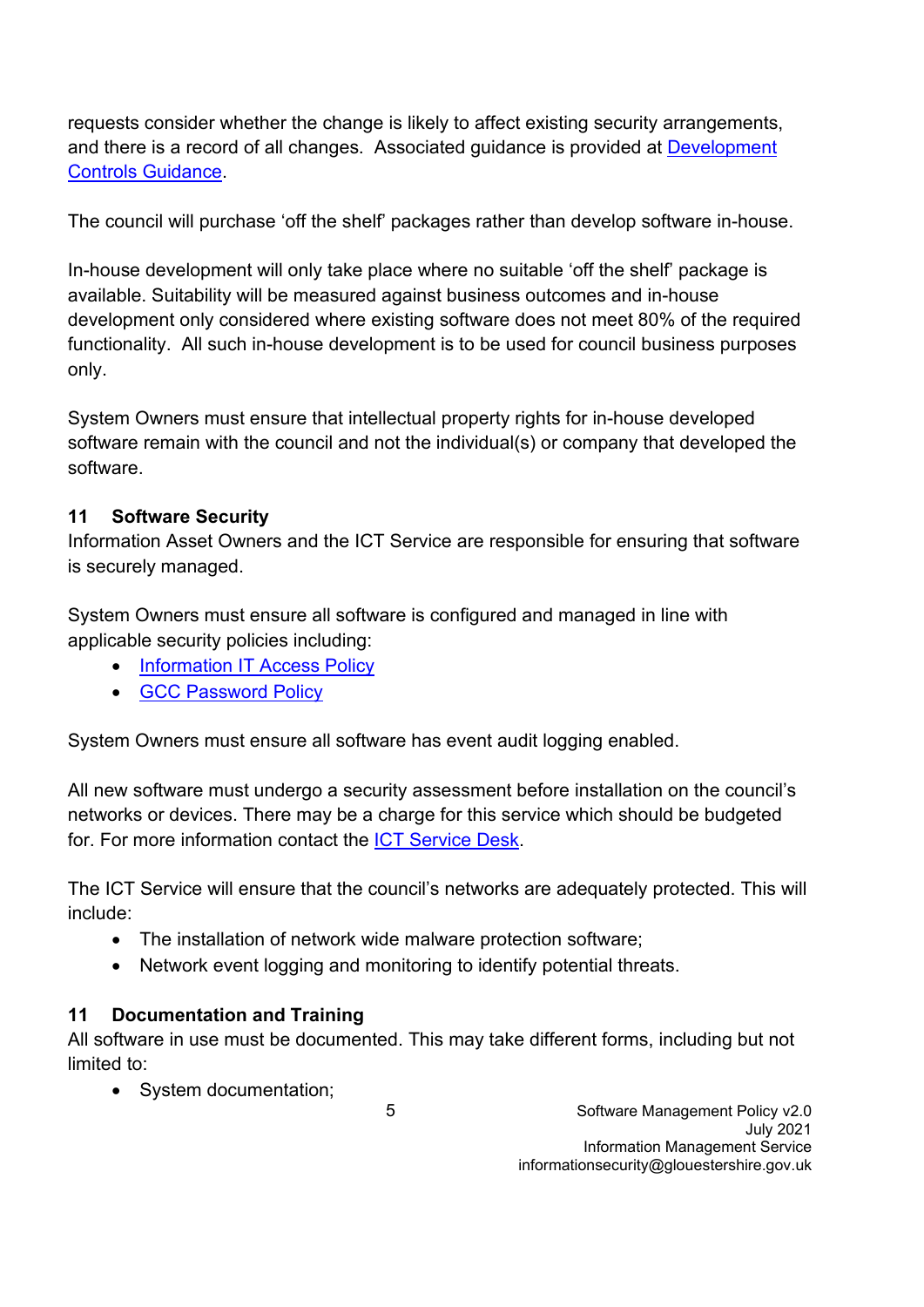- User manuals;
- Online help and/or documentation:
- Training packages.

System Owners are responsible for ensuring up-to-date documentation is available, and that adequate training is available to staff.

# **12 Software Retirement**

When software reaches the end of its useful life it must be handled in a controlled manner and in accordance with the terms of the software licence. The System Owner is responsible for:

- Ensuring that where a support/ maintenance contract is in place, notice is given to the supplier to cease the contract in line with the terms and conditions of the contract;
- Providing details to the ICT Service who will ensure the software inventory is updated accordingly, contact the ICT Service Desk;
- Ensuring that the data processed by the software is archived, migrated to a new application, or removed and destroyed securely in conjunction with the ICT Service, contact ICT Service Desk.

The software when no longer licenced will be removed from any council device by the ICT Service.

# **13 Policy compliance**

All employees, and anyone who delivers services on the council's behalf e.g. contractors, partners, agents or other third parties with access to the council's information assets have a responsibility to comply with this policy which can be found at Information Management and Security Policies, and to promptly report any suspected or observed security breach.

Security breaches that result from a deliberate or negligent disregard of any security policy requirements may, in the council's absolute discretion, result in disciplinary action being taken against that employee. In the event that breaches arise from the deliberate or negligent disregard of the council's security policy requirements by a user who is not a direct employee of the council, the council shall take such punitive action against that user and/or their employer as the council in its absolute discretion deems appropriate. The council may, in its absolute discretion refer the matter of any breach of the council's security policy requirements to the police for investigation and (if appropriate) the instigation of criminal proceedings if in the reasonable opinion of the council such breach has or is likely to lead to the commissioning of a criminal offence.